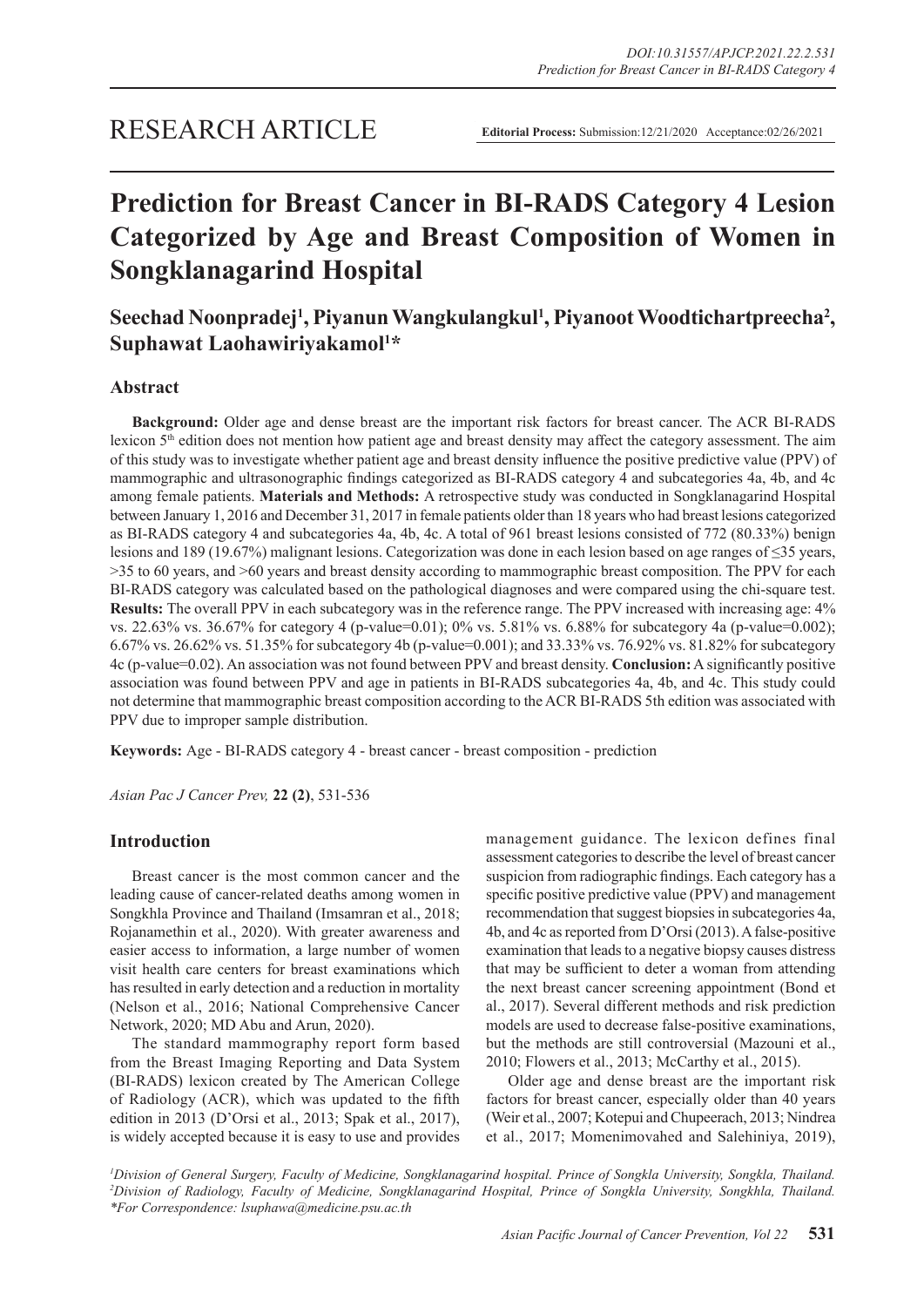#### *Seechad Noonpradej et al*

and extremely dense breast tissue (National Breast and Ovarian Cancer Centre, 2009; Pettersson et al., 2014; Bae and Kim, 2016; Momenimovahed and Salehiniya, 2019) which can increase cancer risk by 4 times as reported from National Breast and Ovarian Cancer Centre (2009). However, these two factors are inversely correlated to each other because younger women have denser breasts. The ACR BI-RADS lexicon 5th edition does not mention how patient age and breast density may affect the category assessment. This retrospective study aimed to investigate whether patient age and breast density influence the PPV of the mammographic and ultrasonographic findings categorized as BI-RADS category 4 and subcategories 4a, 4b, and 4c among female patients in southern Thailand who visited Songklanagarind Hospital.

# **Materials and Methods**

#### *The study design was approved by:*

The Songklanagarind Hospital Ethics Committee.

#### *Study population*

Retrospective study which collected data from the Hospital Information System of Songklanagarind Hospital between January 1, 2016 and December 31, 2017. The enrolled subjects were female patients aged ≥18 years who had lesions categorized as category 4, 4a, 4b, or 4c and imaging and official pathological reports for these lesions were available for review. Non-pathological confirmed lesions, which were followed up by imaging until reported as category 2, were classified as benign by imaging. In each lesion, we recorded only the moment when the highest grade was reported.

#### *Imaging and BI-RADS classification*

In our institution, both mammography (tomosynthesis) and ultrasonography are performed routinely as screening or diagnostic tools, but ultrasonography alone is performed in patients younger than 40 years. The standard protocols for mammography and ultrasonography are used. The findings are reported by one of nine radiologists (two breast radiologists and seven general radiologists) with more than 5 years of experience according to the ACR BI-RADS lexicon 5<sup>th</sup> edition. Breast density is assessed from mammographic breast composition.

# *Pathological report and follow-up*

In our practice, biopsy method depends on the surgeon and the patient. Biopsies are done at the clinic or operating room by a surgeon for palpable lesions. If the lesion cannot be palpated, sonographic-guided or stereotactic-guided core needle biopsy is performed by a radiologist. In this study, the pathological diagnoses of those lesions with initial core needle biopsy and subsequent surgical excision were recorded from the final surgical excision results. In each lesion, the most malignant potential report was recorded as the final pathological diagnosis. Subcategory 4a lesions with clinically low suspicion of malignancy were followed up every 6 months. If the lesion was stable for more than 2 years, it was categorized as BI-RADS 2 and classified as benign by imaging.

#### *Statistical analysis*

For the purposes of this study, PPV is defined as the number of true positive biopsies from all included examinations. A biopsy was considered true positive if the tissue was diagnosed as cancer. Lesions were classified by age group and breast composition. Age was divided into three groups according to the age of incidence of breast cancer as Kotepui and Chupeerach (2013) reported in previous work, group 1 was the youngest ( $\leq$ 35 years), group 2 was the age of peak incidence (>35 to 60 years), and group 3 was the oldest (>60 years). The categories of breast composition took into account the chance that a mass could be obscured by fibroglandular tissue in mammography and were categorized into four types: (1) entirely fatty; (2) scattered areas of fibroglandular density; (3) heterogeneously dense; and (4) extremely dense. We calculated the PPV in different age groups and breast composition as well as the overall PPV in BI-RADS category 4 and subcategories 4a, 4b, and 4c. The PPV of each BI-RADS category among the age groups and breast composition were compared using the chi-square test. A p-value less than 0.05 was considered statistically significant. Program R version 2.13.1 was used for the statistical analysis.

#### **Results**

Between January 1, 2016 and December 31, 2017, 25,836 breast images were obtained in our institute. A total of 924 patients with 961 breast lesions were included in the study. Benign lesions totaled 772 (80.33%) and malignant lesions totaled 189 (19.67%). Patients with malignant lesions were significantly older than the benign group  $(57.72 \pm 13.24 \text{ vs. } 44.21 \pm 13.27 \text{ ; } p\text{-value} < 0.001)$ . In both groups, most of the patients had heterogeneously dense breast composition (56.1% vs. 65.1%) followed by scattered areas of fibroglandular density (14.1% vs. 24.9%). Breast mass was the most common indication for examination in both groups (34.3% vs. 44.4%) followed by screening (26% vs. 21.7%) (Table 1).

The pathological results of lesions related to the BI-RADS categories are shown in Table 2. Invasive ductal carcinoma was the most common malignant diagnosis (60.31%) and was also most common in each subcategory. Other malignant lesions included ductal carcinoma in situ (23.81%), mucinous carcinoma (4.23%), metastatic tumor (4.23%), invasive lobular carcinoma (3.17%), and other types which included papillary carcinoma, malignant phyllodes tumor, medullary carcinoma, tubular carcinoma, and lymphoma. Invasive ductal carcinoma, invasive lobular carcinoma, and metastatic tumor tended to increase in the higher categories from subcategory 4a to 4c, while ductal carcinoma in situ and mucinous carcinoma did not show this trend.

Among the 772 benign lesions, fibroadenoma (34.46%) was the most frequent histological type (Table 2) which was found mostly in subcategory 4a (43.38%). Fibrocystic change and fibrosis were the benign lesions which were most commonly categorized as BI-RADS 4c (23.8%).

The total PPVs calculated for each BI-RADS category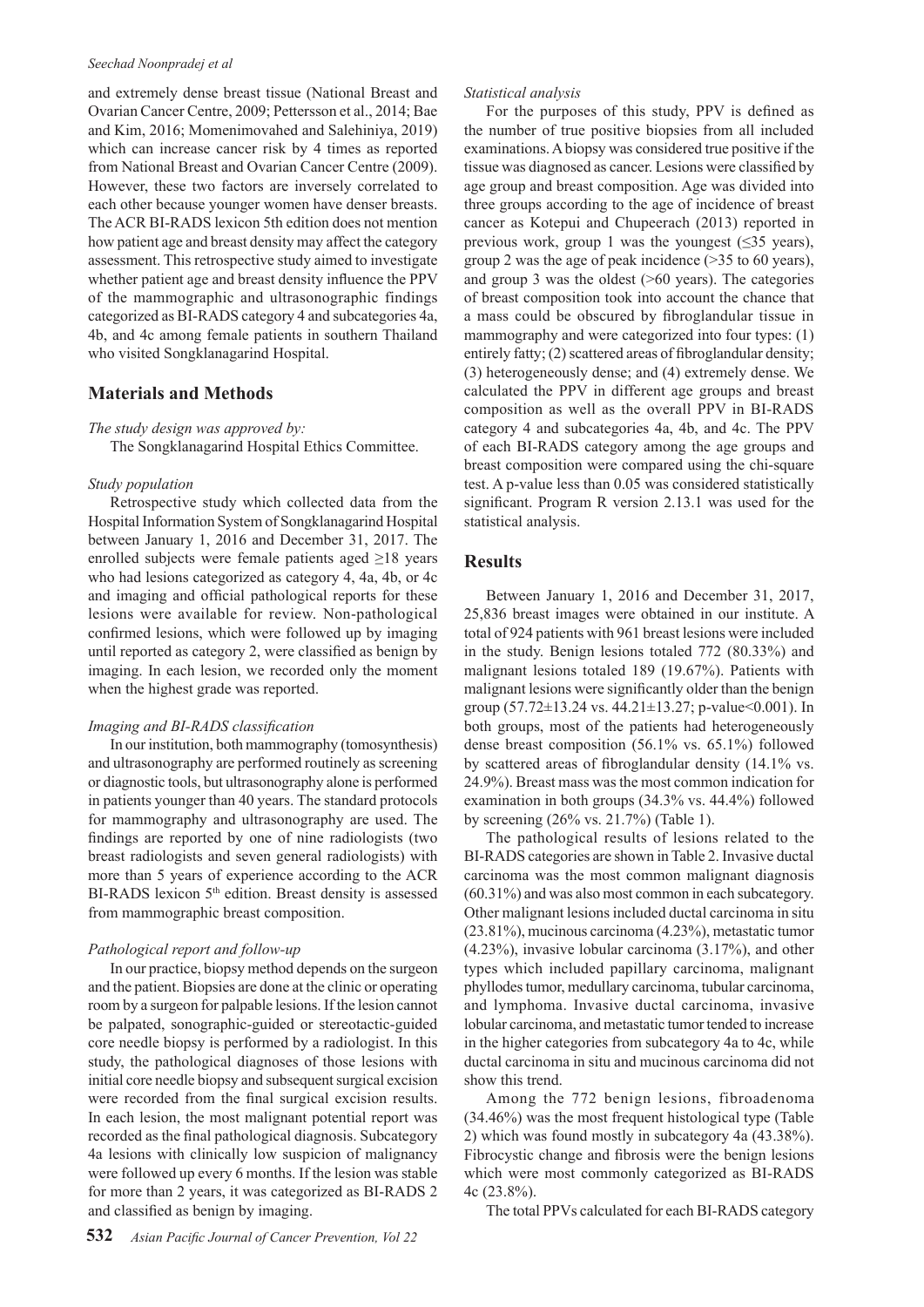*DOI:10.31557/APJCP.2021.22.2.531 Prediction for Breast Cancer in BI-RADS Category 4*

| Characteristic                            | Benign n=772   | Malignant n=189  | p-value |  |
|-------------------------------------------|----------------|------------------|---------|--|
| Mean Age (Year) (SD)                      | 44.21 (13.27)  | 54.72 (13.24)    | 0.007   |  |
| $\leq$ 35 year (%)                        | 184(23.8)      | 3(1.6)           | < 0.001 |  |
| $>35$ to 60 year (%)                      | 515 (66.7)     | 136(72)          |         |  |
| $>60$ year $(\% )$                        | 73(9.5)        | 50(26.5)         |         |  |
| Median BMI (IQR)                          | 22.8 (20.5,26) | 23.6 (21.5,26.7) | 0.012   |  |
| Breast composition (%)                    |                |                  |         |  |
| Entirely fatty                            | 9(1.2)         | 9(4.8)           | < 0.001 |  |
| Scattered areas of fibroglandular density | 109(14.1)      | 47(24.9)         |         |  |
| Heterogeneously dense                     | 433 (56.1)     | 123(65.1)        |         |  |
| Extremely dense                           | 19(2.5)        | 7(3.7)           |         |  |
| No assessment (US only)                   | 202(26.2)      | 3(1.6)           |         |  |
| Indication for examination $(\% )$        |                |                  |         |  |
| Screening                                 | 203(26.3)      | 41(21.7)         | < 0.001 |  |
| Follow-up                                 | 178(23.1)      | 19(10.1)         |         |  |
| Breast mass                               | 265(34.3)      | 84 (44.4)        |         |  |
| Mastalgia                                 | 34(4.4)        | 6(3.2)           |         |  |
| Nipple discharge                          | 15(1.9)        | 9(4.8)           |         |  |
| Axillary mass                             | 10(1.3)        | 4(2.1)           |         |  |
| Surveillance                              | 67(8.7)        | 24(12.7)         |         |  |
| Metastasis work up                        | 0(0)           | 2(1.1)           |         |  |
| Mode of examination $(\% )$               |                |                  |         |  |
| Mammography with US                       | 574 (74.4)     | 187 (98.9)       | < 0.001 |  |
| Ultrasonography                           | 198 (25.6)     | 2(1.1)           |         |  |
| BI-RADS categories (%)                    |                |                  |         |  |
| 4                                         | 149(19.3)      | 43(22.8)         | < 0.001 |  |
| 4a                                        | 468(60.6)      | 20(10.6)         |         |  |
| 4 <sub>b</sub>                            | 134(17.4)      | 57(30.2)         |         |  |
| 4c                                        | 21(2.7)        | 69 (36.5)        |         |  |

 $T_{\rm max}$  Table 1. Degree 1. Cotogory 4 Detients in Songklanagarind Hospital

Data are shown as n (%) unless indicated otherwise; SD, standard deviation; IQR, interquartile range; BMI, body mass index; US, ultrasonography; BI-RADS, Breast Imaging Reporting and Data System

based on the pathological diagnoses were 22.4%, 4.1%, 29.84%, and 76.67% and were in the ACR 2013 reference ranges of category 4 and subcategories 4a, 4b, and 4c, respectively. The age-related PPV of each BI-RADS category varied significantly among all age groups (p-value<0.05) (Table 3). Positive relationships between increasing age and age-related PPV were found: 4% vs. 22.63% vs. 36.67% for category 4 (p-value=0.01);  $0\%$ vs. 5.81% vs. 6.88% for subcategory 4a (p-value=0.002); 6.67% vs. 26.62% vs. 51.35% for subcategory 4b (p-value=0.001); and 33.33% vs. 76.92% vs. 81.82% for subcategory 4c (p-value=0.02). Lesions categorized in category 4 resembled the PPV of subcategory 4b in each age group.

The breast composition-related PPV of each BI-RADS category varied significantly among the four breast composition types (p-value<0.05) except subcategory 4c (p-value=0.109) (Table 4). The PPV in each breast composition type was not correlated in the same direction. The likelihood of having cancer may not be correlated with increasing breast density.

# **Discussion**

According to the ACR BI-RADS lexicon 5th edition, category 4 is divided into three subcategories which have different PPVs:  $4a=>2\%$  to  $\lt 10\%$ ,  $4b=>10\%$  to ≤50%, and 4c=>50% to <95% (American College of Radiology, 2013). Many previous studies confirmed these values (Wiratkapun et al., 2010; Burivong and Amornvithayacharn, 2011; Lazarus et al., 2011; Yoon et al., 2011; Chaiwerawattana et al., 2012; Elezaby et al., 2018; He et al. 2019) including three retrospective studies from Wiratkapun (2010), Burivong and Amornvithayacharn (2011), and Chaiwerawattana (2012) in Thai women with a sample up to 555 patients. This present study contained the largest population in southern Thailand (n=961) and all values for category 4 and the subcategories (4=22.4%, 4a=4.1%, 4b=29.84%, and 4c=76.67%) were located within the ACR reference ranges.

In our population, the most common malignancy was invasive ductal carcinoma (60.31%) and was also the most common in each category which gradually increased in the higher subcategories  $(4c > 4b > 4a)$  followed by ductal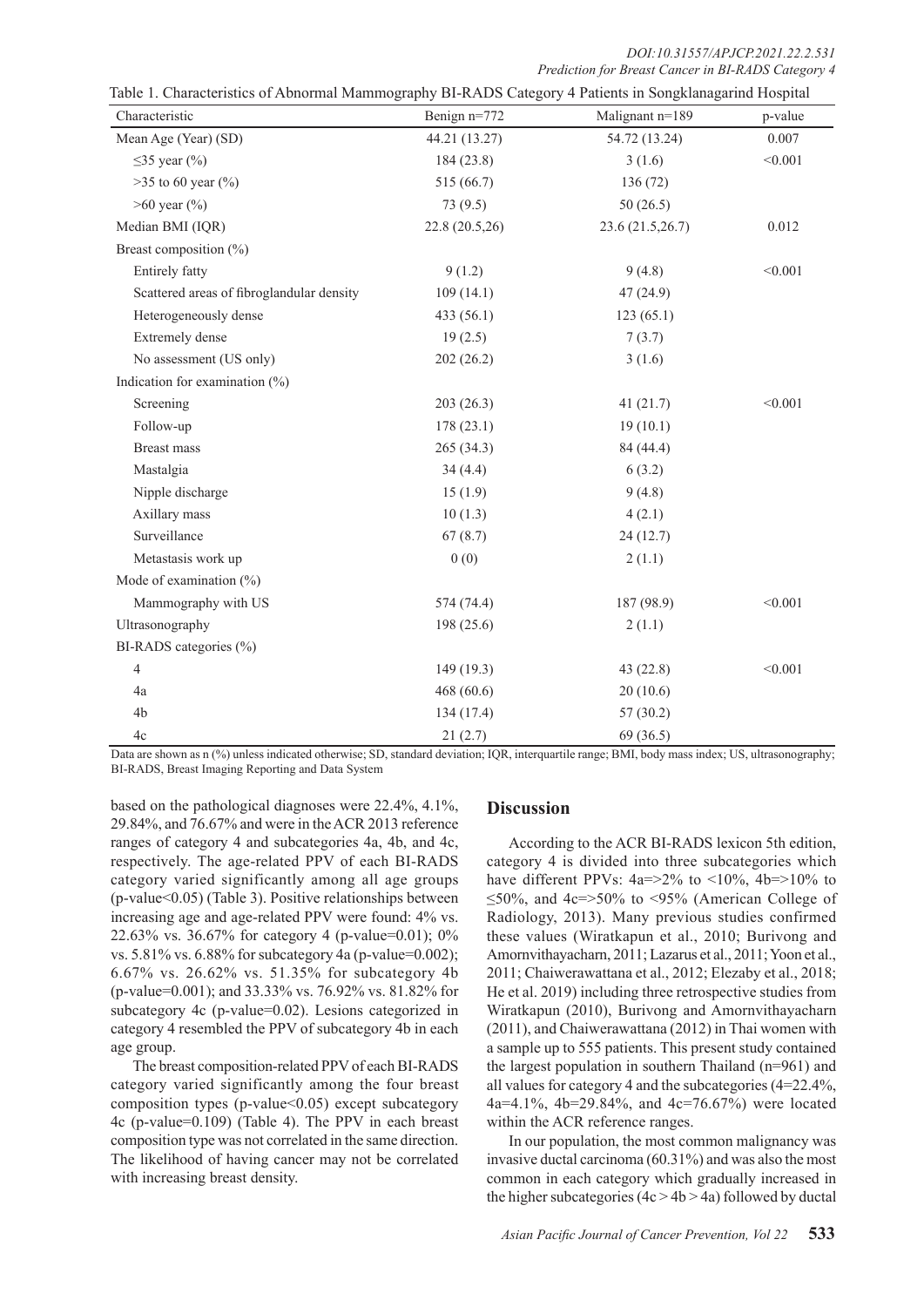# *Seechad Noonpradej et al*

| Table 2. Pathological Results of Lesions Divided into BI-RADS Category 4 and Subcategories |  |
|--------------------------------------------------------------------------------------------|--|
|                                                                                            |  |

|                                       | <b>B4</b>  | B <sub>4</sub> a | B <sub>4</sub> b | B <sub>4</sub> c | Overall     |
|---------------------------------------|------------|------------------|------------------|------------------|-------------|
| Pathological report                   | $n=192$    | $n = 488$        | $n=191$          | $n=90$           | $n=961$     |
| Benign (%)                            | 149 (77.6) | 468 (95.9)       | 134(70.16)       | 21(23.33)        | 772 (80.33) |
| Benign by imaging                     | 22(14.77)  | 74 (15.81)       | 9(6.72)          | $0(0\%)$         | 105(13.6)   |
| Fibroadenoma                          | 32(21.48)  | 203 (43.38)      | 30(22.39)        | 1(4.76)          | 266 (34.46) |
| Fibrocystic change                    | 18 (12.08) | 69 (14.74)       | 36(26.86)        | 5(23.8)          | 128 (16.58) |
| Fibrosis                              | 7(4.7)     | 28(6)            | 22(16.42)        | 5(23.8)          | 62(8.03)    |
| Benign phyllodes tumor                | 4(2.68)    | 2(0.43)          | 5(3.73)          | 1(4.76)          | 12(1.55)    |
| Epithelial hyperplasia without atypia | 5(3.36)    | 6(1.28)          | 3(2.24)          | $0(0\%)$         | 14(1.81)    |
| Sclerosing adenosis                   | 13(8.72)   | 29(6.2)          | 14(10.45)        | 2(9.52)          | 58 (7.51)   |
| Intraductal papilloma                 | 13(8.72)   | 20(4.27)         | 9(6.72)          | 3(14.29)         | 45(5.83)    |
| Acute/chronic inflammation            | 9(6.04)    | 9(1.9)           | 2(1.49)          | 2(9.52)          | 22(2.85)    |
| Benign fibroepithelial tissue         | 9(6.04)    | 10(2.1)          | 1(0.75)          | 1(4.76)          | 21(2.72)    |
| Other <sup>a</sup> benign lesions     | 17(11.41)  | 18 (3.84)        | 3(2.24)          | 1(4.76)          | 39(5.05)    |
| Malignant $(\%)$                      | 43(22.4)   | 20(4.1)          | 57(29.84)        | 69 (76.67)       | 189 (19.67) |
| Invasive ductal carcinoma             | 23 (53.49) | 13(65)           | 31 (54.39)       | 47(68.12)        | 114(60.31)  |
| Ductal carcinoma in situ              | 13 (30.23) | 5(25)            | 17(29.82)        | 10(14.49)        | 45(23.81)   |
| Invasive lobular carcinoma            | 0(0)       | 0(0)             | 1(1.75)          | 5(7.25)          | 6(3.17)     |
| Mucinous carcinoma                    | 1(2.33)    | 2(10)            | 3(5.26)          | 2(2.9)           | 8(4.23)     |
| Metastatic tumor                      | 4(9.3)     | 0(0)             | 1(1.75)          | 3(4.35)          | 8(4.23)     |
| Other <sup>b</sup> malignant lesions  | 1(2.33)    | 0(0)             | 2(3.51)          | 1(1.45)          | 8(4.23)     |

Data are shown as n (%); a, Includes radial scar, atypical lobular hyperplasia, atypical ductal hyperplasia, lobular carcinoma in situ, abscess, cyst, duct ectasia, reactive lymph node hyperplasia, and fat necrosis; b, Includes papillary carcinoma, malignant phyllodes, medullary carcinoma, tubular carcinoma, and lymphoma

# Table 3. Age-related Positive Predictive Values of BI-RADS Category 4 and Subcategories

|                                  | <b>BI-RADS</b> |               |                    |                |  |
|----------------------------------|----------------|---------------|--------------------|----------------|--|
| Age                              | 4              | 4a            | 4b                 | 4c             |  |
| Mean $(SD)$                      | 49.38 (12.44)  | 41.84 (12.85) | 50.87 (11.97)      | 54.02 (11.11)  |  |
| Age group $(\% )$                |                |               |                    |                |  |
| $\leq$ 35 year                   | 4(1/25)        | 0(0/144)      | 6.67(1/15)         | 33.33(1/3)     |  |
| $>35$ to 60 year                 | 22.63 (31/137) | 5.81 (18/310) | 26.62 (31/139)     | 76.92 (50/65)  |  |
| $>60$ year                       | 36.67(11/30)   | 6.88(2/34)    | 51.35 (19/37)      | 81.82 (18/22)  |  |
| Total $(\%)$                     | 22.4 (43/192)  | 4.1(20/488)   | 29.84 (57/191)     | 76.67 (69/90)  |  |
| ACR 2013 reference range $(\% )$ | $>2$ to $<95$  | $>2$ to $<10$ | $>10$ to $\leq 50$ | $>50$ to $<95$ |  |
| p-value                          | 0.01           | 0.002         | 0.001              | 0.02           |  |

Data are shown as n (%); BI-RADS, Breast Imaging Reporting and Data System; SD, standard deviation; ACR, American College of Radiology

# Table 4. Breast Composition-Related Positive Predictive Values of BI-RADS Category 4 and Subcategories

|                                           |               | <b>BI-RADS</b> |                 |                |
|-------------------------------------------|---------------|----------------|-----------------|----------------|
| Breast composition $(\% )$                | 4             | 4a             | 4b              | 4c             |
| Entirely fatty                            | 75(3/4)       | 14.29(1/7)     | 50(2/4)         | 100(3/3)       |
| Scattered areas of fibroglandular density | 22.41 (13/58) | 0(0/44)        | 48.64 (18/37)   | 94.11 (16/17)  |
| Heterogeneously dense                     | 24.21 (23/95) | 6.15(16/260)   | 26.32 (35/133)  | 72.06 (49/68)  |
| Extremely dense                           | 28.57(2/7)    | 20(3/15)       | 50(1/2)         | 50(1/2)        |
| No assessment (US only)                   | 7.14(2/28)    | 0(0/162)       | 6.67(1/15)      |                |
| Total $(\%)$                              | 22.4 (43/192) | 4.1(20/488)    | 29.84 (57/191)  | 76.67 (69/90)  |
| ACR 2013 reference range $(\% )$          | $>2$ to $<95$ | $>2$ to $<10$  | $>10$ to $< 50$ | $>50$ to $<95$ |
| p-value                                   | 0.032         | < 0.001        | 0.007           | 0.109          |

Data are shown as n (%); BI-RADS, Breast Imaging Reporting and Data System; US, ultrasonography; ACR, American College of Radiology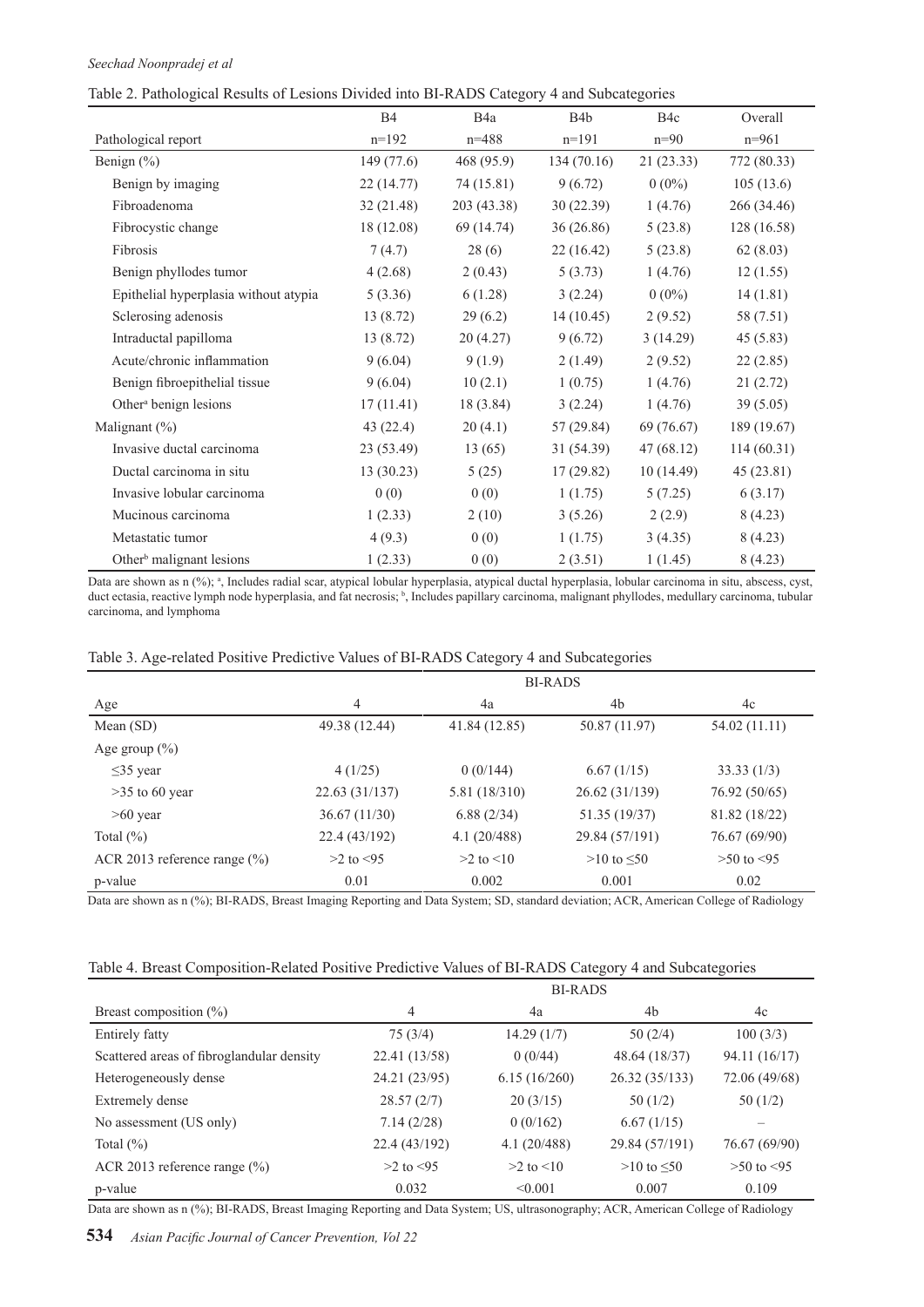carcinoma in situ (23.81%). Fibroadenoma (34.46%) and fibrocystic change (16.58%) were not only the most common benign lesions found in this study but also the most common cause of false-positive results. All of these findings were similar to previous studies as Wiratkapun et al., (2010), FU et al., (2011), Yoon et al., (2011), Hu et al., (2018), and Suttawas (2018).

In the age-specific analysis of each category, age-related PPV gradually increased in the higher age groups in subcategories 4a–c (all p-values<0.05), which was similar to studies by Hu et al., (2018) and He et al., (2019). It has been reported age-related PPVs in subcategories 4a and 4b in the same way as our study  $(4a, p-value<0.001$  and 4b p-value=0.0139), but a significant difference was not found in subcategory 4c (p-value=0.185) (Fu et al., 2011). In age group 3 (>60 years), the age-related PPV for subcategory 4b (51.35%) exceeded the ACR reference range  $(>10\%$  to  $\leq 50\%)$ . The age-related PPVs in subcategories 4a, 4b, and 4c in age group  $1$  ( $\leq$ 35 years) were lower than the reference range. This result was possibly due to the low population of these subcategories (15 in 4a and 3 in 4c) which led to a low reliability. Subcategory 4a in age group 1 had a lower than usual age-related PPV (0%) in our study. This result needs careful interpretation because benign lesions from imaging were included and most were in subcategory 4a (70%). As He et al., (2019) reported in previous work, excluded lesions without pathological confirmation which led to a higher PPV in category 4a.

The relationship between breast density reflected by breast composition and PPV in subcategories 4a, 4b, and 4c were not statistically significant and showed no positive correlation between increasing density and PPV. The National Breast and Ovarian Cancer Center of Australia (2019) reported women who had the highest degree of breast density from mammograms were at 4–6 times greater risk for breast cancer than no breast density, but recent reviews found that this correlation was controversial (Momenimovahed and Salehiniya, 2019). This negative finding may be from the qualitative assessment fashion of the BI-RADS lexicon which focuses on the potential masking effect of dense breast tissue on a lesion instead of the volume of fibroglandular tissue which increases the risk of breast cancer (Destounis et al., 2017). Another reason that caused difficult interpretation was a fewer populations in the entirely fat (1.87%) and extremely dense (2.71%) types were compared to the other two type of breast composition.

This study had some limitations. First, the ACR BI-RADS lexicon 5th edition was not widely used during the years of 2016 and 2017 among our radiologists which caused category 4 (19.97%) to be reported. Second, since the data were collected retrospectively from the official reports in the Hospital Information System, the interobserver reliability was not assessed. Third, since benign lesions without biopsy-proven were included, selection bias might be a concern. Finally, the radiologists were not blinded to the age of the patients during the examination which meant some bias possibly occurred.

There was a significantly positive association between PPV and age in patients with lesions of BI-RADS

subcategories 4a, 4b, and 4c. Age-related PPV in young patients (<35 years) was lower than the standard reference. This study could not determine that mammographic breast composition according to the ACR BI-RADS  $5<sup>th</sup>$ edition was associated with a PPV due to improper sample distribution.

# **Acknowledgements**

The International Affairs, Faculty of Medicine, Prince of Songkla University, for help in the English language editing of the manuscript.

# *Authors Contribution*

This study was designed, provided conceptual, directed, and coordinated by Noonpradej S and Laohawiriyakamol S as the principal investigator. The mammography results were corrected by Wangkulangkul P and Woodtichartpreecha P. The data were collected and analyzed by Noonpradej S. The manuscript was written by Noonpradej S and Laohawiriyakamol S and commented on by all authors.

#### *Conflict of Interest*

The authors declare no conflict of interest in this study.

# **References**

- American College of Radiology (2013). Breast Imaging Reporting and Data System (BI-RADS). Reston, VA: American College of Radiology.
- Bae JM, Kim EH (2016). Breast density and risk of breast cancer in Asian women: A Meta-analysis of Observational Studies. *J Prev Med Public Health*, **49**, 367-75.
- Bashar MD A, Aggarwal AK (2020). A successful model of cancer screening in low resource settings: Findings of an Integrated Cancer Screening Camp from a Rural Setting of North India. *Asian Pac J Cancer Care*, **5**, 83-6.
- Bond M, Pavey T, Welch K, et al (2013). Systematic review of the psychological consequences of false-positive screening mammograms. *Health Technol Assess*, **17**, 1-170.
- Burivong W, Amornvithayacharn O (2011). Accuracy of subcategories A, B, C in BI-RADS 4 lesions by combined mammography and breast ultrasound findings. *Med Med Sci*, **2**, 728-33.
- Chaiwerawattana A, Thanasitthichai S, Boonlikit S, et al (2012). Clinical outcome of breast cancer BI-RADS 4 lesions during 2003-2008 in the National Cancer Institute Thailand. *Asian Pac J Cancer Prev*, **13**, 4063-6.
- Destounis S, Arieno A, Morgan R, et al (2017). Qualitative versus quantitative mammographic breast density assessment: Applications for the US and Abroad. *Diagnostics*, **7**, 1-33.
- D'Orsi C, Sickles EA, Mendelson EB, et al (2013). Breast Imaging Reporting and Data System: ACR BI-RADS breast imaging atlas. 5th ed. Reston, Va: American College of Radiology.
- Elezaby M, Li G, Bhargavan-Chatfield M, et al (2018). ACR BI-RADS assessment category 4 subdivisions in diagnostic mammography: Utilization and Outcomes in the National Mammography Database. *Radiology*, **287**, 416-22.
- Flowers CI, O'Donoghue C, Moore D, et al (2013). Reducing false-positive biopsies: a pilot study to reduce benign biopsy rates for BI-RADS 4A/B assessments through testing risk stratification and new thresholds for intervention. *Breast*